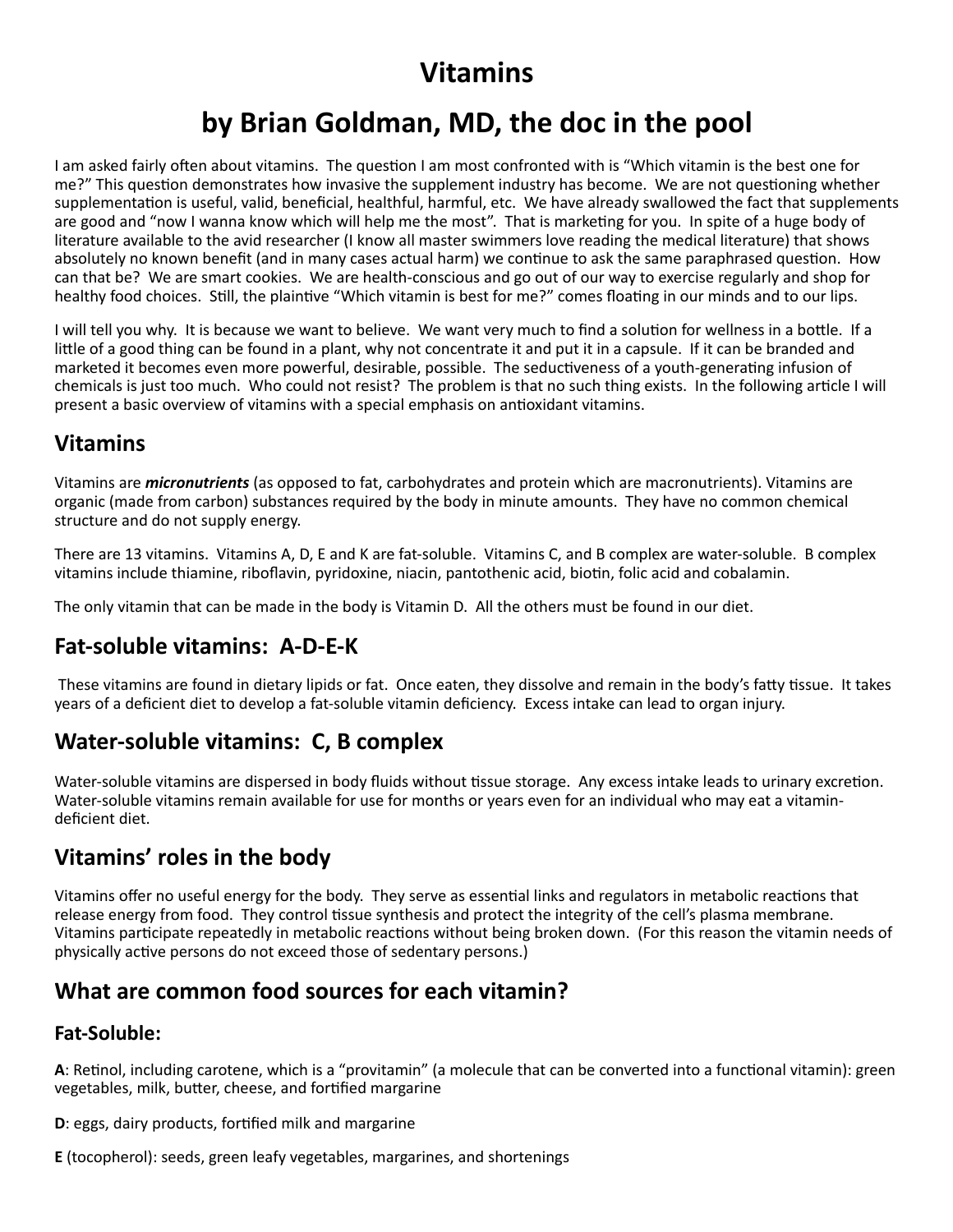#### **Water-soluble:**

**B1** (thiamine): pork, organ meats, whole grains, nuts, legumes, milk, fruits, and vegetables

**B2** (riboflavin): meats, eggs, milk products, whole grain and enriched cereal products, wheat germ, and leafy vegetables

Niacin (nicotinic acid): liver, lean meats, poultry, grains, legumes, and peanuts (niacin from tryptophan)

**B6** (pyridoxine): meat, fish, poultry, vegetables, whole grains, seeds, and cereals

**Pantothenic acid**: meat, fish, poultry, milk, legumes, and whole grains

**Folate**: legumes, green vegetables, whole grains, meats, eggs, milk, and liver

**B12** (cobalamin): meats, fish, eggs, and dairy (B12 cannot be found in plants).

Biotin: legumes, vegetables, meats, liver, egg yolks, and nuts

**C**: citrus fruits, tomatoes, salad greens, and green peppers

### **Anoxidant role of vitamins, or what are free radicals?**

Oxygen metabolism in the body can generate *free radicals*. Free radicals are negatively charged particles. These are unstable, chemically reactive molecules or molecular fragments. They interact with other compounds to create new free radical molecules. These can damage DNA and cell membranes, which can lead to degenerative processes in the body like aging, atherosclerosis and cancer.

Antioxidants are the heroes in this process. They can scavenge the free radicals and chemically inactivate them, preventing cellular damage and other destructive internal processes.

Antioxidants are found naturally in our own bodies and in plant and animal tissues. Some dietary antioxidants include selenium, vitamins A, C, E and beta-carotene, a precursor of vitamin A.

Current recommendations for plant consumption to obtain adequate antioxidants vary. The National Cancer Institute recommends 5 or more servings per day of fruits and vegetables and 9 for men. The USDA recommends 2-4 servings of fruit and 3-5 of vegetables per day.

In human studies, adding supplements in the form of pills to our diet has not been shown to offer a cardiovascular or cancer prevention benefit. This would imply that the addition of antioxidant vitamin supplements does not provide additional health benefits beyond what we get in our diet.

*With the athlete in mind*, there is a concern that we may generate more free radicals during aerobic exercise. The current belief is that we master swimmers have a revved up production of the body's natural antioxidants to compensate for any increased production of free radicals. This is could explain observations that exercise leads to a reduced incidence in coronary artery disease and cancer, two conditions that are associated with free radical damage.

When vitamin intake achieves recommended levels through the diet, supplementation does not improve exercise performance.

Knowing that a healthy diet can eliminate the need for antioxidant and vitamin supplementation is reassuring to the avid athlete. There really is no known need for vitamin supplementation. With that in mind I want to present two interesting facts:

Vitamin E supplementation may help athletes clear free radicals from their bodies faster. Can vitamin E supplementation offers athletes a competitive advantage? That has not been demonstrated.